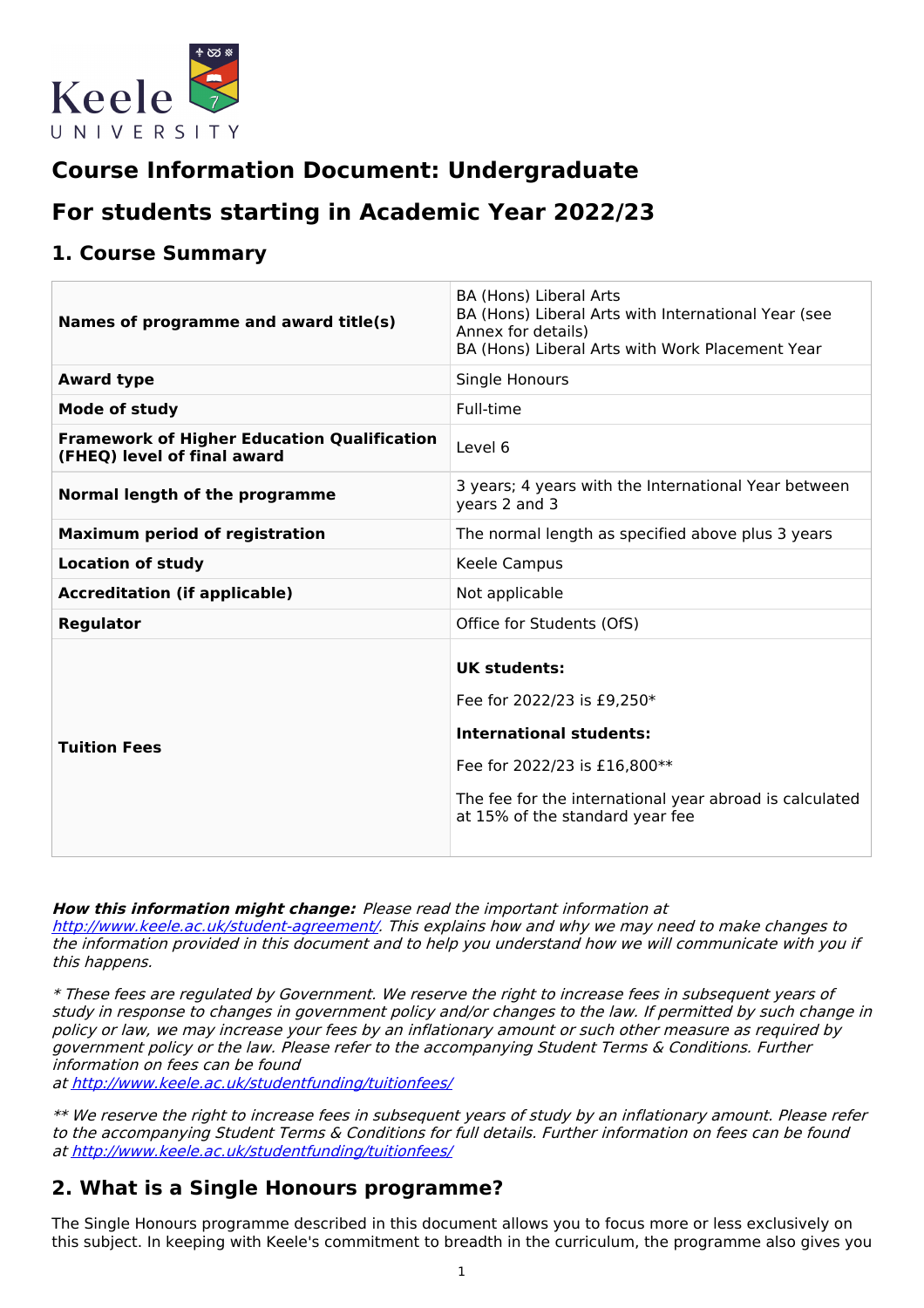the opportunity to take some modules in other disciplines and in modern foreign languages as part of a 360 credit Honours degree. Thus it enables you to gain, and be able to demonstrate, a distinctive range of graduate attributes.

## **3. Overview of the Programme**

Liberal Arts is not like other degrees. Rather than focusing on one academic discipline, a Liberal Arts degree concentrates on the qualities that the student will have when they graduate. It offers a unique opportunity to develop critical and creative skills through study of a wide range of disciplines and approaches. The result is a challenging and engaging programme that contributes to the development of capable, and employable, citizen-graduates.

Keele was founded as a Liberal Arts university, applying the ethos of the Liberal Arts to learning across a range of disciplines over its 70 year history. For the first time, however, it is employing that extensive experience to offer a named 'Liberal Arts' degree. The result is a distinctive and inspiring programme designed to absorb and excite students over their years of study.

The programme offers students three main groups of skills. First, graduates of this programme will possess the traditional academic skills associated with most university degrees. Liberal Arts students think analytically, and critically, developing reasoned arguments on the basis of evidence. At Keele, they will be equipped with research skills, appreciating the range of methods and approaches to understanding the world that different subjects have to offer. They become self-reliant, independent learners. Second, Liberal Arts students are engaged with the environment around them, whether local, regional or global and equipped with the practical skills to address problems within that environment. They approach problems open mindedly and in the spirit of inquiry, bringing a powerful combination of creativity and problem-solving approaches to find solutions. They see the world from many different perspectives and maintain an openness to new ideas. Third, Liberal Arts students are effective communicators, confident in their self-expression when dealing with a range of formats and audiences.

The Keele Liberal Arts programme employs a series of approaches to help students develop these skills. Primarily, the programme is designed to expose students to a broad range of ideas and challenges. Much of the approach is based on inter-disciplinarity: the use of approaches from a range of different academic disciplines, either singly or in combination, as analytic tools. Students will be exposed to a wide range of disciplinary perspectives, theories and methods that they will be encouraged not only to explore in detail, but also to use and apply in analysing and understanding the complexity of the contemporary world. That is, in order to 'know' the world there is a need to apply knowledge and understanding, techniques and methods that are developed from arts, humanities and social science disciplines. An inter-disciplinary programme tests and develops the capacity of bright students, encouraging students to juggle multiple perspectives on any problem. Keele students are introduced to both disciplinary and inter-disciplinary thinking. This is achieved through a carefully calibrated balance of core and elective modules. The core modules demand that students engage with a range of activities traditionally associated with Liberal Arts training: inter-disciplinary work, systems thinking, creativity, innovation and problem-solving. The core modules also demand engagement with specific disciplinary interests useful to underpinning the breadth required for Liberal Arts thinking. These core modules are complemented by allowing students to make a range of elective choices, with guidance toward a discipline-based 'concentration'. The programme is designed to generate a synthesis between the Liberal Arts approach and the greater degree of disciplinary specialisation with a particular view to positioning the students to complete an original final-year dissertation sustained by these different perspectives.

Research skills are also central to the programme. Keele's rich research culture, which features particular strength in inter-disciplinary work, provides an excellent foundation for research-led learning and teaching. Students will have the opportunity to become adept at understanding the strengths and weaknesses of different approaches to research and at designing their own research projects. With focus on training for the final-year dissertation integrated into the programme, the aim is to equip students with research skills and position them, should they choose to study for an extra year, to graduate as a Master in Liberal Arts.

Students are also engaged with major challenges faced by our local, regional and global societies. The programme is based within Keele's Institute for Liberal Arts and Sciences (ILAS), which hosts the 'Grand Challenges' Lecture Series on contemporary issues. Hence ILAS helps to sustain the intellectual breadth of the programme, providing the lectures for students to attend as part of the programme's engagement with real-world problems.

While research skills and inter-disciplinarity are useful foundations in attempts to search for answers to these problems, Liberal Arts students are also equipped with more practical skills. Problem-solving and creativity are both key elements in designing responses to whatever challenges our students might face in later life, so these are highlighted within the Liberal Arts course. In the second year of study, students take modules designed to develop these particular skills.

With our long-established expertise in delivering multi- and inter- disciplinary programmes, rich research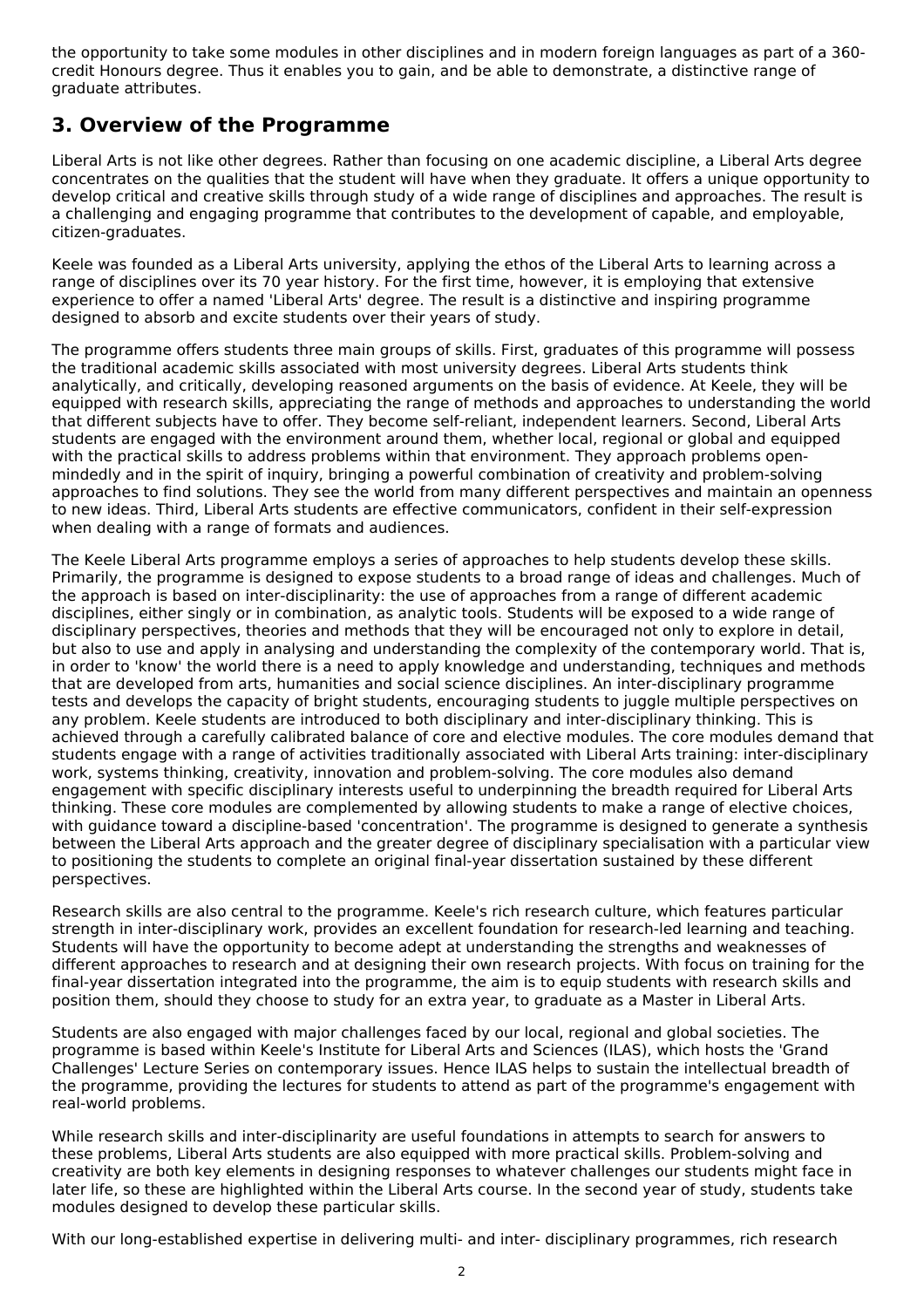culture and commitment to teaching and learning, Keele offers a unique and stimulating approach to the liberal arts.

# **4. Aims of the programme**

The broad aims of the programme are to enable you to:

- develop traditional academic skills of evidence gathering, the handling and processing of information, argument and communication
- develop research skills
- develop creative and practical problem-solving skills
- expand imagination and nurture curiosity, so as to develop life-long learning habits

## **5. What you will learn**

The intended learning outcomes of the programme (what students should know, understand and be able to do at the end of the programme), can be described under the following headings:

- Subject knowledge and understanding
- Subject specific skills
- Key or transferable skills (including employability skills)

## **Subject knowledge and understanding**

Successful students will be able to:

- Engage with the key concepts, approaches and methods of the Liberal Arts e.g. inter-disciplinarity, interrelatedness, connectivity and complexity
- Reflect upon the contested nature and problematic character of inquiry in the Liberal Arts
- Demonstrate understanding and knowledge of decision-making techniques
- Articulate key theories of creativity
- Engage with major social and economic challenges
- Engage with conceptual frameworks such as "wicked problems" that formalise how we think about difficult and complex problems considered major societal challenges
- Communicate understanding of societal challenges effectively using explicit reference to conceptual frameworks and evidence.

### **Subject specific skills**

Successful students will be able to:

- apply concepts, theories, methods and practices used in the Liberal Arts
- gather, select and organise evidence, data and information from a variety of secondary and primary sources
- interpret, analyse and deploy that evidence, data and information
- synthesise relevant information, exercise critical judgement and construct reasoned argument
- conceive, develop and deliver creative projects
- identify, investigate, analyse, formulate and advocate solutions to problems
- design, conduct and report on their own research using relevant concepts, suitable methods of investigation and appropriate techniques of scholarship

### **Key or transferable skills (including employability skills)**

Successful students will be able to:

- think critically, independently and creatively
- apply cross-disciplinary thinking
- pursue research projects using social science methods
- deploy information literacy skills
- develop a systematic approach to addressing a given problem and identify creative solutions
- communicate effectively and fluently in speech and writing
- work independently, demonstrating initiative, self-organisation and time management, to become a mature, independent learner
- develop a range of cognitive and social skills relevant to their intellectual, vocational and personal development
- become informed and active citizens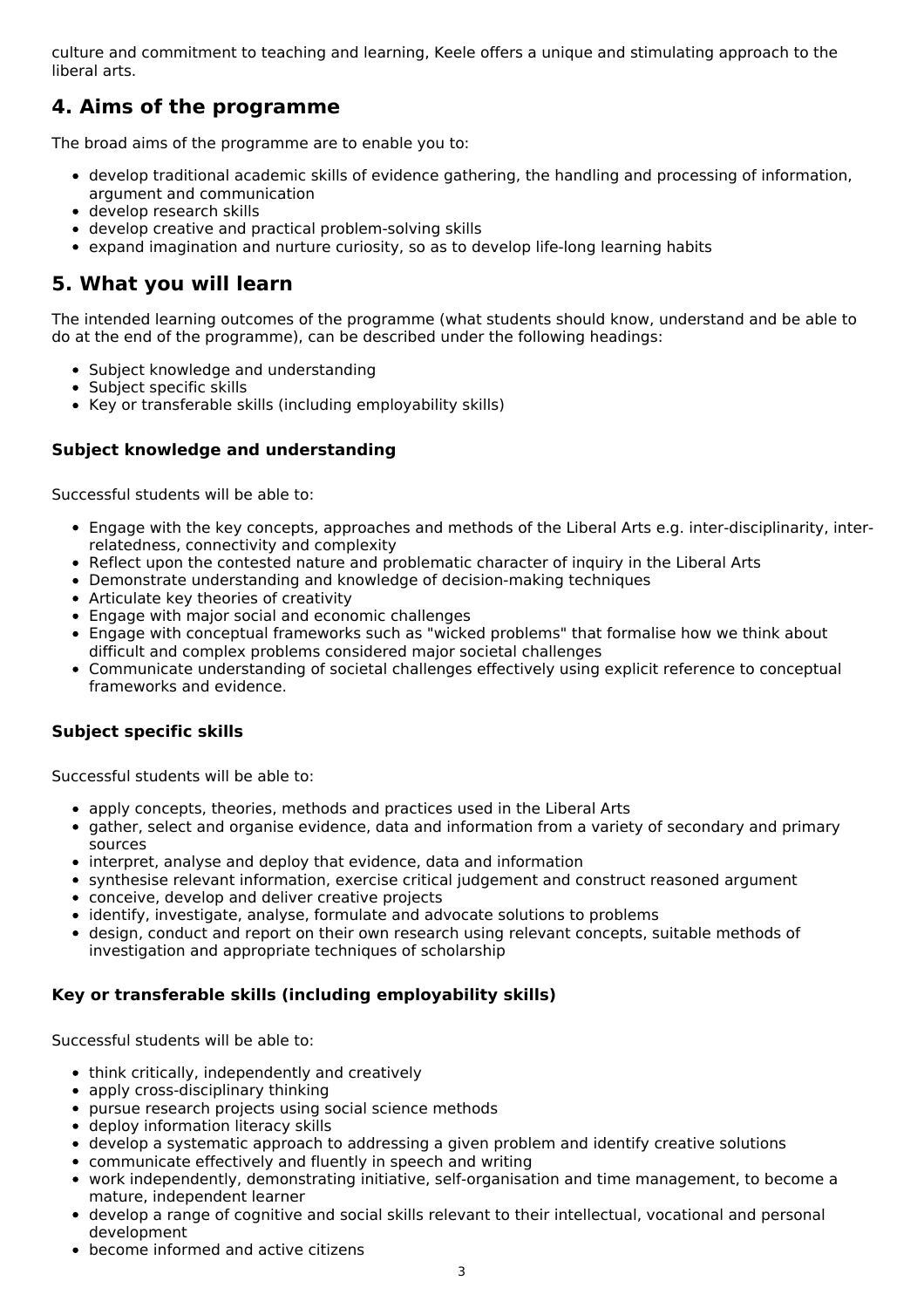### **Keele Graduate attributes**

Engagement with this programme will enable you to develop your intellectual, personal and professional capabilities. At Keele, we call these our ten Graduate Attributes and they include independent thinking, synthesizing information, creative problem solving, communicating clearly, and appreciating the social, environmental and global implications of your studies and activities. Our educational programme and learning environment is designed to help you to become a well-rounded graduate who is capable of making a positive and valued contribution in a complex and rapidly changing world, whichever spheres of life you engage in after your studies are completed.

As detailed above, the Liberal Arts degree at Keele, like most Liberal Arts programmes, is designed around a series of qualities to be nurtured in the citizen-graduate, rather than focusing primarily on specific disciplinary requirements. Hence, it is unsurprising there is extensive common ground when comparing the outlining of the university's generic Graduate Attributes and the aims and objectives of the Liberal Arts programme. For example, an open and questioning approach to ideas, demonstrating curiosity, independence of thought and the ability to appreciate a range of perspectives on the natural and social worlds are all integral to the intellectual development of a Liberal Arts student. Equally, qualities such as synthesizing information, creative problem solving and communicating clearly are all developed within the programme, as detailed elsewhere in this document.

Further information about the Keele Graduate Attributes can be found here: <http://www.keele.ac.uk/journey/>

## **6. How is the programme taught?**

Much of the programme is underpinned by innovative teaching. The learning and teaching methods enable students to achieve the learning outcomes of the programme in a variety of ways.

- The programme uses a **'living labs'** approach, by which field trips engage students with local issues and their potential solutions. Students can pursue hands-on research into Britain's industrial history and current/future-oriented issues of economic regeneration, social challenges and environmental sustainability. Delivering the programme through real world locations, events, issues and problems enables students to apply critical thinking, creative practice and data collection and analysis with an eye to the practical application of their ideas and research. Ultimately, students will have a holistic learning experience that will encourage a sophisticated and sensitive approach to the world.
- **'Learning set'** meetings with a tutor-facilitator are also an important part of the programme, providing an opportunity for students to develop their communication skills and pursue interest in contemporary issues. These groups meet regularly for discussions focused on the students' personal and intellectual development through discussion of programme seminars, current events and core module content.
- **Tutorials and seminars** where key issues can be discussed in more depth. Students are expected to play a full part in, and occasionally to lead, these discussions, either individually, or as part of a small team. Some tutorials and seminars involve presentations (from individual students or students working in small teams). Seminars and tutorials provide opportunities for students to ask questions about, and suggest answers to, problems encountered and to present their own ideas
- **Interactive workshops**; where students in large classes have the opportunity to work together in smaller groups, interact with the lecturer and reflect on their own learning. Workshops encourage students to reflect on their own learning and take responsibility for its development by addressing areas of difficulty, perhaps by discussing them with their fellow students or by getting additional help from staff
- **Traditional lectures**; where the lecturer provides students with a framework for reading and independent study. Most lecturers employ presentation software such as MS PowerPoint, while sometimes also making use of video and audio presentations. Lectures allow students to gain a systematic understanding of both key theoretical approaches and fundamental concepts
- **Independent study**; based on directed reading from text books, research monographs, academic journals, official government publications, the printed media and appropriate sources deployed on the web. When combined with lectures, independent study is an integral part of developing proper understanding of key concepts, approaches and debates in the field
- **Web-based learning** using the University's virtual learning environment (KLE). The KLE gives students easy access to a wide range of resources and research tools to assist their studies, and can be used as a platform for online discussions, quizzes and blogs
- **Dissertations**; the dissertation double module provides the opportunity to receive training in designing a research project and then implementing it independently. Undertaking a research dissertation with the supervision and support of experienced and active researchers from our staff allows students to formulate relevant research questions and devise a feasible and ethically sound strategy for answering them

Apart from these formal activities, students are also provided with regular opportunities to talk through particular areas of difficulty, and any special learning needs they may have, with their Personal Tutors or module lecturers on a one-to-one basis.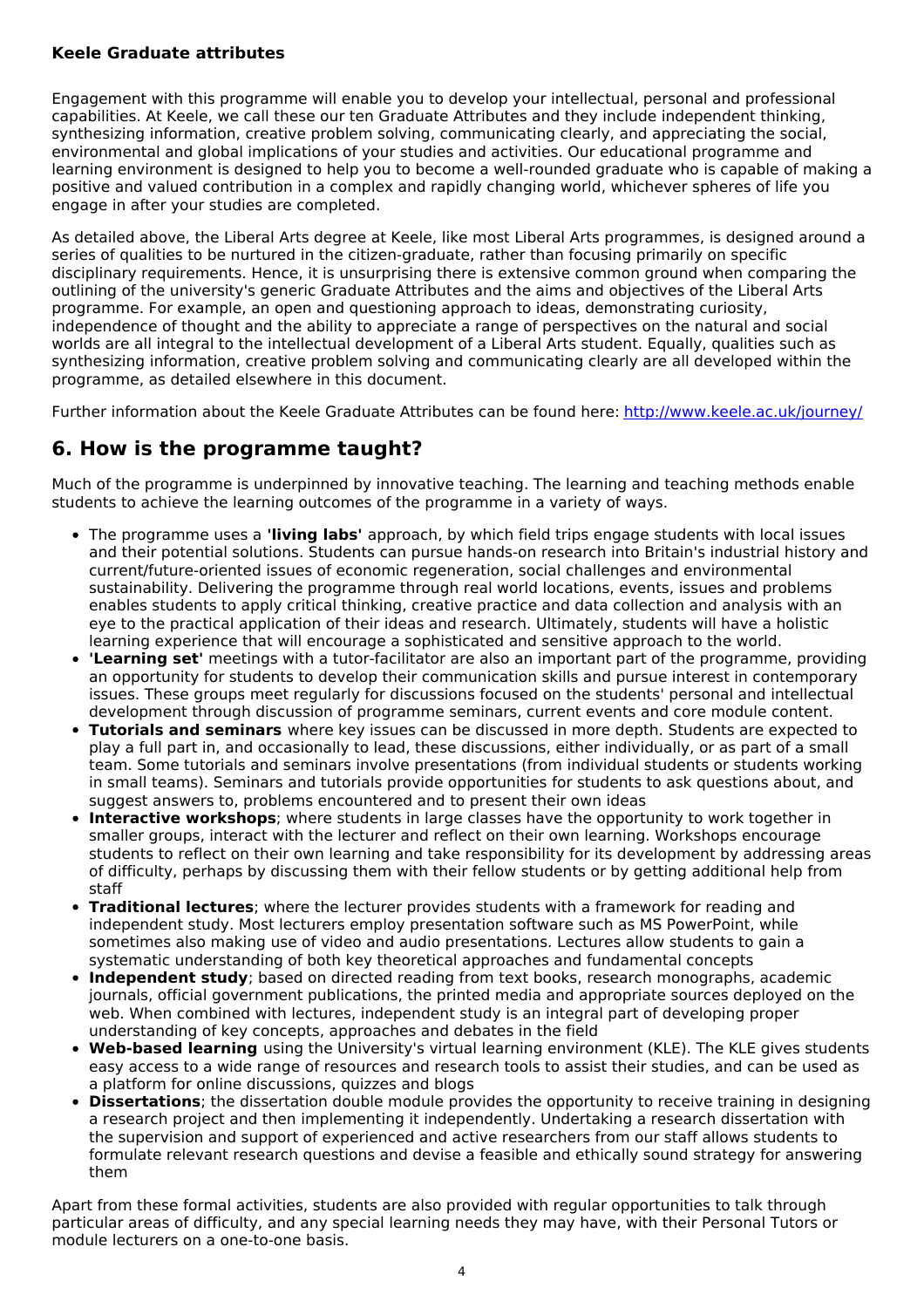# **7. Teaching Staff**

The teaching of the Liberal Arts programme is drawn, as befits a multi- and inter-disciplinary degree, from across the Faculty of Humanities and Social Sciences. The permanent teaching staff of the faculty as a whole currently consists of professors, staff members at Reader or Senior Lecturer level and lecturers. A vast majority of the staff have doctorates (PhDs or the equivalent) in their subjects and almost all are active researchers whose work, across many different subjects, has been widely published in books, research monographs and leading international journals.

The staff group has extensive experience of teaching at undergraduate and postgraduate level in universities in the UK, continental Europe, North America and Australasia. All members of staff complete appropriate training as part of their induction to university teaching and many are members or associates of the Higher Education Academy and/or have a formal teaching qualification.

The University will attempt to minimise changes to our core teaching teams, however, delivery of the programme depends on having a sufficient number of staff with the relevant expertise to ensure that the programme is taught to the appropriate academic standard.

Staff turnover, for example where key members of staff leave, fall ill or go on research leave, may result in changes to the programme's content. The University will endeavour to ensure that any impact on students is limited if such changes occur.

# **8. What is the structure of the Programme?**

The academic year runs from September to June and is divided into two semesters. The number of weeks of teaching will vary from programme to programme, but you can generally expect to attend scheduled teaching sessions between the end of September and mid-December, and from mid-January to the end of April. Our degree courses are organised into modules. Each module is usually a self-contained unit of study and each is usually assessed separately with the award of credits on the basis of 1 credit  $= 10$  hours of student effort. An outline of the structure of the programme is provided in the tables below.

There are two types of module delivered as part of your programme. They are:

- Compulsory modules a module that you are required to study on this course;
- Optional modules these allow you some limited choice of what to study from a list of modules.
- Elective modules (Global Challenge Pathways at Level 4) a choice of modules from different subject areas within the University that count towards the overall credit requirement but not the number of subject-related credits.

A summary of the credit requirements per year is as follows, with a minimum of 90 subject credits (compulsory plus optional) required for each year.

For further information on the content of modules currently offered, including the list of elective modules, please visit: <https://www.keele.ac.uk/recordsandexams/modulecatalogue/>

|         |                   | <b>Optional</b> |     | <b>Electives</b> |     |
|---------|-------------------|-----------------|-----|------------------|-----|
| Year    | <b>Compulsory</b> | Min             | Max | Min              | Max |
| Level 4 | 30                | 75              | 90  | 0                | 15  |
| Level 5 | 30                | 60              | 75  | 15               | 30  |
| Level 6 | 15                | 45              | 45  | 30               | 30  |

### At Level 4

30 subject-specific credits should be selected from a HUMSS Faculty subject of your choice (these must be core modules in that discipline but also approved as options for students outside the discipline).

At Level 5

30 subject-specific credits selected from a HUMSS Faculty subject of your choice (these must be core modules in that discipline but also approved as options for students outside the discipline).

15 or 30 credits from approved options 15 or 30 credits electives

At Level 6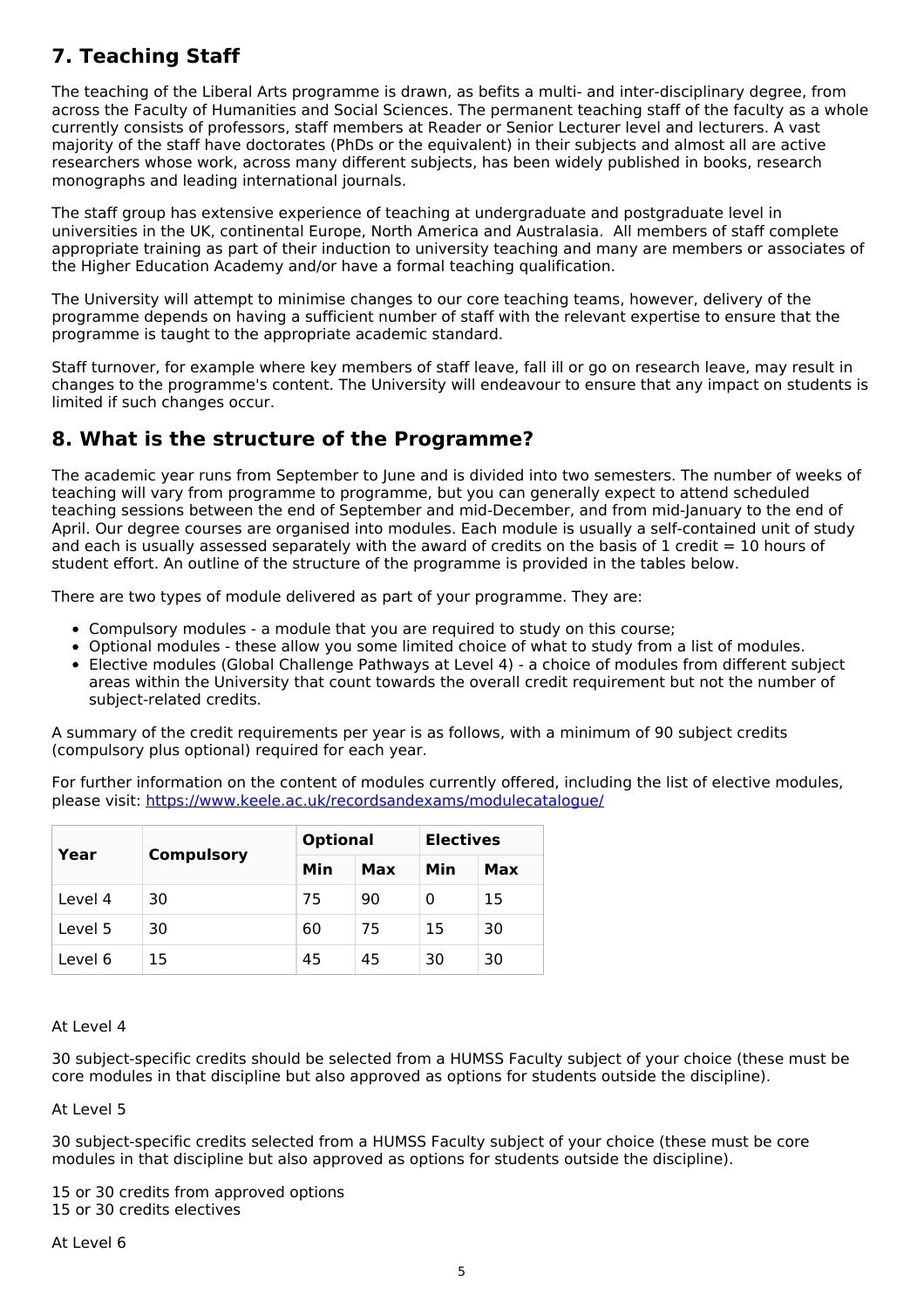Excluding the ISP, the balance of 75 credits is made up of 45 subject specific and 30 elective.

## **Module Lists**

## **Level 4**

At level 4, students will take all the compulsory modules in semesters 1 and 2 to a value of 30 credits, as indicated in the table below.

| <b>Compulsory modules</b>                      | <b>Module Code</b> | <b>Credits</b> | <b>Period</b> |
|------------------------------------------------|--------------------|----------------|---------------|
| Liberal Arts and Society's Grand<br>Challenges | LIB-10003          | 15             | Semester 1-2  |
| Introduction to the Liberal Arts               | LIB-10005          | 15             | Semester 1-2  |

NB: see below for information about the Optional module choices

## **Level 5**

At level 5, students will take all the compulsory modules in semesters 1 and 2, plus one of SOC-20046, ENG-20066, HIS-20101, or MDS-20031 to a value of 45 credits, as indicated in the table below.

| <b>Compulsory modules</b>                            | <b>Module Code</b> | <b>Credits</b> | <b>Period</b> |
|------------------------------------------------------|--------------------|----------------|---------------|
| Creative Arts and Humanities in Society              | LIB-20008          | 15             | Semester 1    |
| Interdisciplinary Perspectives on Wicked<br>Problems | LIB-20006          | 15             | Semester 1-2  |

| <b>Optional modules</b>                          | <b>Module Code</b> | <b>Credits</b> | <b>Period</b> |
|--------------------------------------------------|--------------------|----------------|---------------|
| Researching Media, Communications and<br>Culture | MDS-20031          | 15             | Semester 1    |
| Methods and Approaches to Literature             | ENG-20066          | 15             | Semester 2    |
| Sources and Debates in History                   | HIS-20101          | 15             | Semester 2    |
| Research Methods                                 | SOC-20046          | 15             | Semester 2    |

### **Level 5 Module Rules**

Students must take one of SOC-20046, ENG-20066, HIS-20101, or MDS-20031.

NB: see below for information about the Optional module choices

### **Level 6**

At Level 6 (Year 3), all students will take the compulsory module across Semester 1 and 2 and take the Dissertation module and/or the Creative Project module (double modules worth 30 credits taught over both semesters).

| <b>Compulsory modules</b>   | <b>Module Code</b> | <b>Credits</b> | <b>Period</b> |
|-----------------------------|--------------------|----------------|---------------|
| Grand Challenges in Society | LIB-30001          | 15             | Semester 1-2  |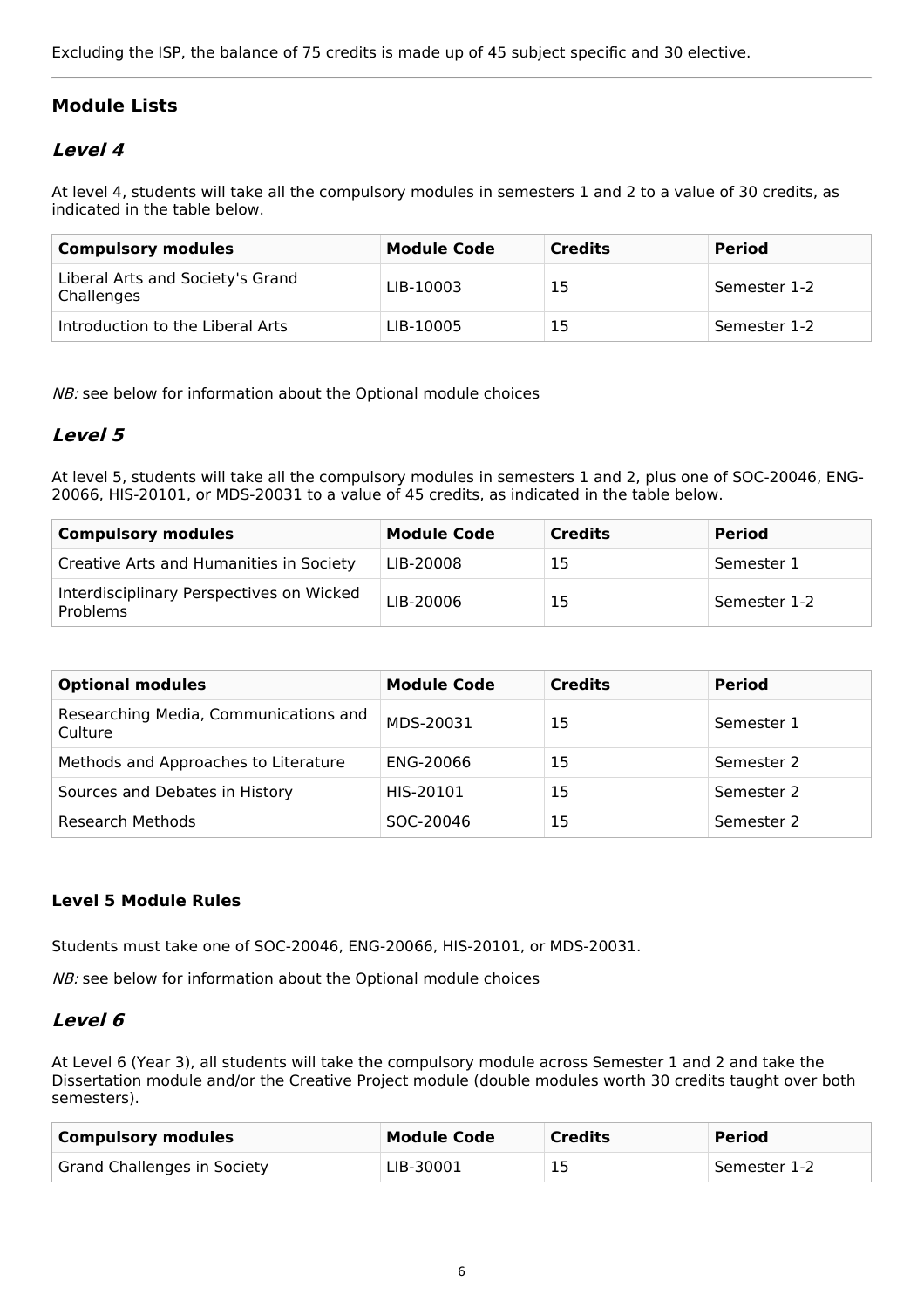| <b>Optional modules</b>                         | <b>Module Code</b> | <b>Credits</b> | <b>Period</b> |
|-------------------------------------------------|--------------------|----------------|---------------|
| Independent Study Project - Creative<br>Project | LIB-30002          | 30             | Semester 1-2  |
| Independent Study Project - Dissertation        | LIB-30003          | 30             | Semester 1-2  |

## **Level 6 Module Rules**

Either LIB-30003 Independent Study Project - Dissertation OR LIB-30002 Independent Study Project - Creative Project must be taken.

## **Additional optional module information - all Levels**

#### **Optional Choices and Taking a 'Concentration' in Liberal Arts (note that modules listed below are indicative; specific module choices may vary from year to year)**

The Faculty of Humanities and Social Sciences offers an extraordinarily broad range of optional modules. As illustrated above, Liberal Arts students choose optional modules to supplement the core provision in Liberal Arts. These choices are an integral part of the Liberal Arts programme. The choices available to students cover the entire range of programmes offered by the faculty: Creative Writing, English, Film, History, Music, Music Technology and Media, Communications & Culture; Accounting, Business, Economics, Finance, Human Resource Management, Management, Marketing; Law; International Relations, Politics and Philosophy; Criminology, Education, Sociology. Some modules from programmes such as Geography may also be available. It is integral to our Liberal Arts approach that students will be able to choose modules from any of these subject areas, so most modules in the faculty will be available to Liberal Arts students as optional choices. Two particular categories of optional module are identified below, just to give students some guidance when faced with an extraordinary range of choice.

### **i. Optional Modules recommended for Liberal Arts students**

Certain modules have been identified as particularly appropriate for Liberal Arts students. The availability of these modules will be highlighted to Liberal Arts students as part of their module choice process. Usually those chosen as programme electives reflect intellectual endeavour much in line with the approaches taken by the Liberal Arts, particularly in the case of inter-disciplinary work and engagement with current social concerns. Students are especially encouraged to focus on developing or enhancing their foreign language skills; modules at a range of competency levels are available in Arabic, Chinese, French, German, Italian, Japanese, Russian and Spanish and can be integrated into each level of a Liberal Arts degree programme (see Section 12c for the opportunity to enhance degree qualifications through language study). Some examples of modules that might particularly appeal to liberal arts students are listed below.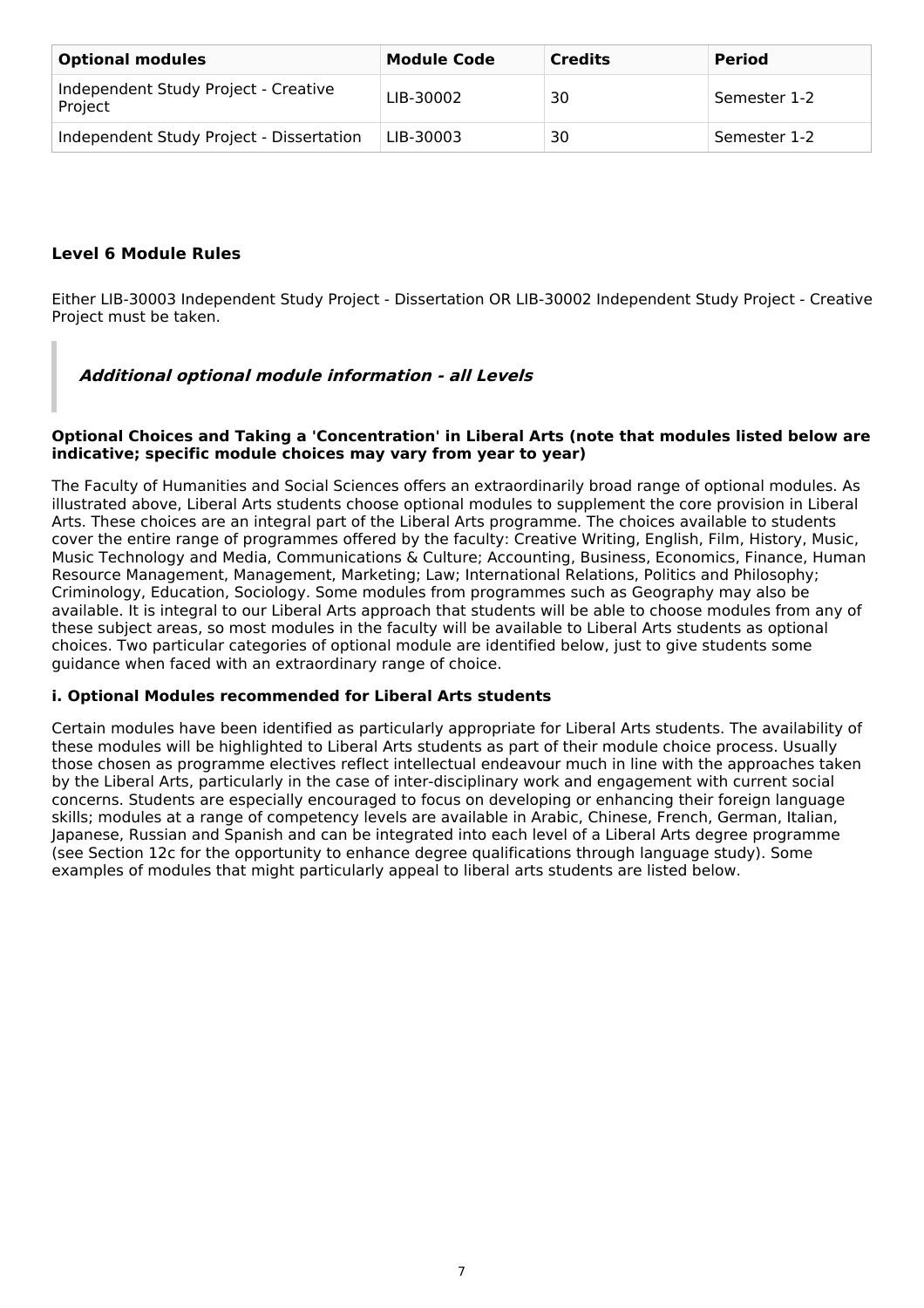| MDS-<br>20020<br>Making<br>the News                                              | This module introduces a broad range of theoretical debates and issues involved in the making<br>of contemporary news. It examines the factors that affect what becomes news including; who<br>owns global news corporations, organisational constraints within institutions, professional<br>codes of practice such as news values, issues of equality and ethics in production. It then<br>examines the impact of these factors by analysing news content and, in particular, how these<br>play out in war reporting. The module also considers how news production and content is<br>evolving with the development of new technologies, such as the rise of open journalism.                                                                                                                                                                                                                                                                   |
|----------------------------------------------------------------------------------|---------------------------------------------------------------------------------------------------------------------------------------------------------------------------------------------------------------------------------------------------------------------------------------------------------------------------------------------------------------------------------------------------------------------------------------------------------------------------------------------------------------------------------------------------------------------------------------------------------------------------------------------------------------------------------------------------------------------------------------------------------------------------------------------------------------------------------------------------------------------------------------------------------------------------------------------------|
| FIL-20005<br>Science<br>Fiction<br>Cinema:<br>Utopias<br>and<br><b>Dystopias</b> | This module aims to provide a critical introduction to many of the key theoretical ideas and<br>historical contexts informing the development of science fiction cinema. Focusing on a number<br>of significant films from the history of cinema, the module will look to define what constitutes<br>science fiction as a film genre. In particular, we will consider science fiction cinema's function<br>as a mode for exploring ideas and hypotheses, both about the future and - by reflection - about<br>our present. We will also engage with debates about the status of science-fiction cinema ('sci-<br>fi') in relation to science-fiction literature ('SF'), analysing their differences, and looking at the<br>particular relationships viewers and readers have to science-fictional texts.                                                                                                                                          |
| PHI-20020<br>Philosophy<br>of Science                                            | This course introduces students to the philosophy of science. What is science and can we<br>distinguish science from other forms of enguiry? What are scientific theories about? Do<br>scientists discover what there is in the world, or are scientific theories tools with which we<br>predict and explain? Is there a scientific method, and what does it involve? How are scientific<br>theories, models or hypotheses confirmed or rejected? What is the relationship between<br>evidence and theory? Does science make progress? And if so, how does it progress? Is<br>scientific enguiry free from social, political, and cultural influences? Topics which will be<br>discussed include the nature of scientific explanation, the relationship between the sciences,<br>probability, causation, laws of nature (and whether there are any), and the major philosophical<br>movements in the philosophy of science of the last 150 years. |
| CRI-20016<br>Crime and<br>Justice in<br>a Global<br>Context                      | This module provides a comprehensive introduction to, and looks in detail at how criminology<br>has tried to understand the effects on crime and criminal justice of globalisation and other<br>processes of social change associated with the coming of late modernity. The focus will be on<br>issues and problems related to terrorism, state crimes, war crimes, and crimes against<br>humanity.                                                                                                                                                                                                                                                                                                                                                                                                                                                                                                                                              |

### **ii. A 'Concentration' Discipline or Theme**

Some students will choose to maintain or develop an interest in a particular discipline alongside their core modules in Liberal Arts. For students choosing to take this route through the programme, a pathway through the modules available in that 'concentration' subject will be identified to guarantee that students develop the relevant core skills to sustain higher levels of study in that subject. Students will be closely advised in making their module choices by a personal tutor, as module choices in the early years will do a lot to shape the options available in later years.

For example, a student might choose to focus on the subject of history in the first year of degree level study, taking 'Defining Moments in World History, c.1000-2000' (HIS-10044) and 'Histories of the Extraordinary and Everyday' (HIS-10034). These modules would provide a foundation for more advanced history modules in later years of the degree. Another example would be a student choosing to focus on the subject of politics, which would involve taking 'Why Politics Matters' (PIR-10038) and 'Modern Democracies' (PIR-10055) in the first year as the basis for progress to any of a range of politics modules in later years. Similar provision will be available in each of the programmes offered within the faculty.

Some students will prefer to follow a particular theme or location, rather than a discipline, in their module choices. This theme is likely to cut across disciplines. For example, students might choose to focus their choices on a subject like American Studies. Here, the student would take core modules in the Liberal Arts but could choose to take relevant modules focussing on the United States (e.g. PIR-10039 [Debates in American Politics], ENG-10036 [Literature as History: Writing the Americas], HIS-10046 [The American Past: Explorations in U.S. History]). Students choosing from our full range of provision might be interested in following themes such as the environment, globalisation, race, inequality, the nature of knowledge or religious belief.

### **Additional optional modules: Languages and English for Academic Purposes**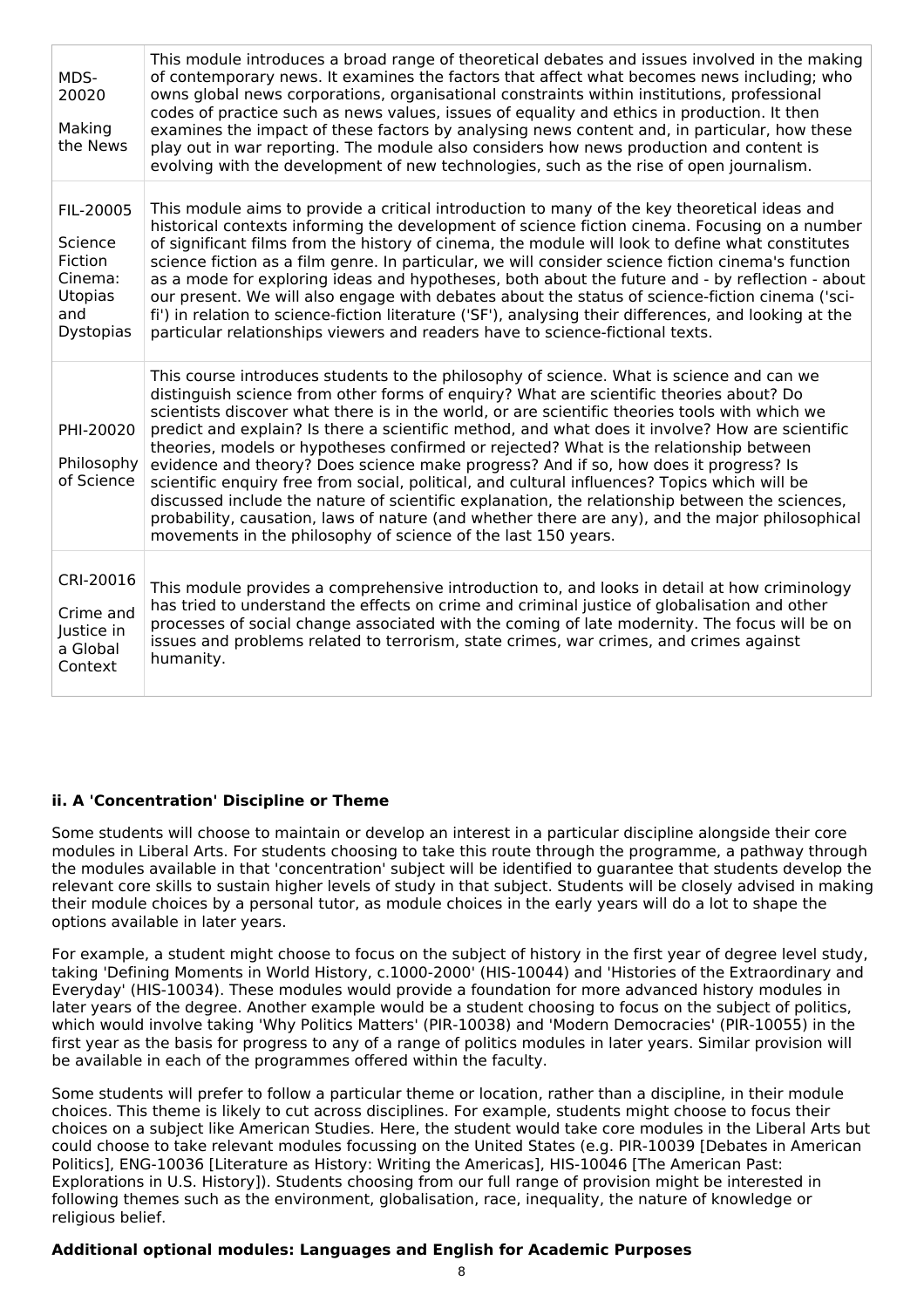Students on this programme will also be able to study language modules offered by the Language Centre, either as part of a Global Challenge Pathway or as optional modules, and may be able to achieve an enhanced degree title with the designation 'With (advanced) Competency in [language]', depending on the level of language attainment they achieve at Keele. For full details of how language modules can be accommodated within your programme of study, click <https://www.keele.ac.uk/study/languagecentre/modernlanguages/enhanceddegreetitles/>

Students who are required to take an English for Academic Purposes (EAP) module as a result of their language competency test result will be required to pick this as their first option choice. NB: students can take an EAP module only with the approval of the English Language Programme Director and are not able to take any other Language module in the same academic year.

### **Global Challenge Pathways (GCPs) - Level 4 (year 1) students only**

Students at Level 4 in 2022/23 have the option of taking a Global Challenge Pathway, which includes one 15 credit module in each year of the degree. Global Challenge Pathways offer students the chance to fulfil an exciting, engaging route of interdisciplinary study. Choosing a pathway, students will be presented with a global issue or 'challenge' which directly relates to societal issues, needs and debates. They will be invited to take part in academic and external facing projects which address these issues, within an interdisciplinary community of students and staff. Students completing a Global Challenge Pathway will receive recognition on their degree certificate.

| <b>Digital</b><br><b>Futures</b>                    | The Digital Futures pathway offers you the opportunity to become an active contributor to<br>current debates, cutting-edge research, and projects with external partners, addressing<br>both the exciting potential and the challenges of disruptive digital transformation across<br>all spheres of life.<br>Part of a diverse and interdisciplinary pathway community, you will engage in exciting,<br>impactful collaborative project work in innovative formats. Engaged in real-world<br>scenarios, you will use digital technology and creativity to promote inclusive, empowering,<br>and sustainable change at local and global levels.<br>Module: A digital life: challenges and opportunities (GCP-10005)                                                               |
|-----------------------------------------------------|-----------------------------------------------------------------------------------------------------------------------------------------------------------------------------------------------------------------------------------------------------------------------------------------------------------------------------------------------------------------------------------------------------------------------------------------------------------------------------------------------------------------------------------------------------------------------------------------------------------------------------------------------------------------------------------------------------------------------------------------------------------------------------------|
| <b>Climate</b><br>Change &<br><b>Sustainability</b> | Through the Climate Change & Sustainability pathway you will develop the skills,<br>understanding and drive to become agents of change to tackle climate change and wider<br>sustainability challenges.<br>You will work with international partners to explore climate change and sustainability in<br>different international contexts; lead your own projects to drive real change in your<br>communities; and be part of educating others to help achieve a more sustainable future.<br>Module: Climate Change & Sustainable Futures: Global Perspectives (GCP-<br>10009)                                                                                                                                                                                                     |
| <b>Social Justice</b>                               | Students on this pathway will embark on a reflective journey drawing upon decolonising,<br>feminist, and ethical perspectives on social justice, forging transformative outputs as<br>agents of change.<br>You will enter a dialogue with local, national, and international partners from Universities,<br>NGOs, International Human Rights Committees. You will engage with key societal<br>challenges, for example Covid 19 as a social crisis with impact on gender and racial<br>identities. The pathway will allow you to monitor and critically evaluate policies and<br>human rights treaties, and produce and disseminate digitally fluent, international and<br>sustainable project findings.<br>Module: Reflections on Social Injustices, Past and Present (GCP-10003) |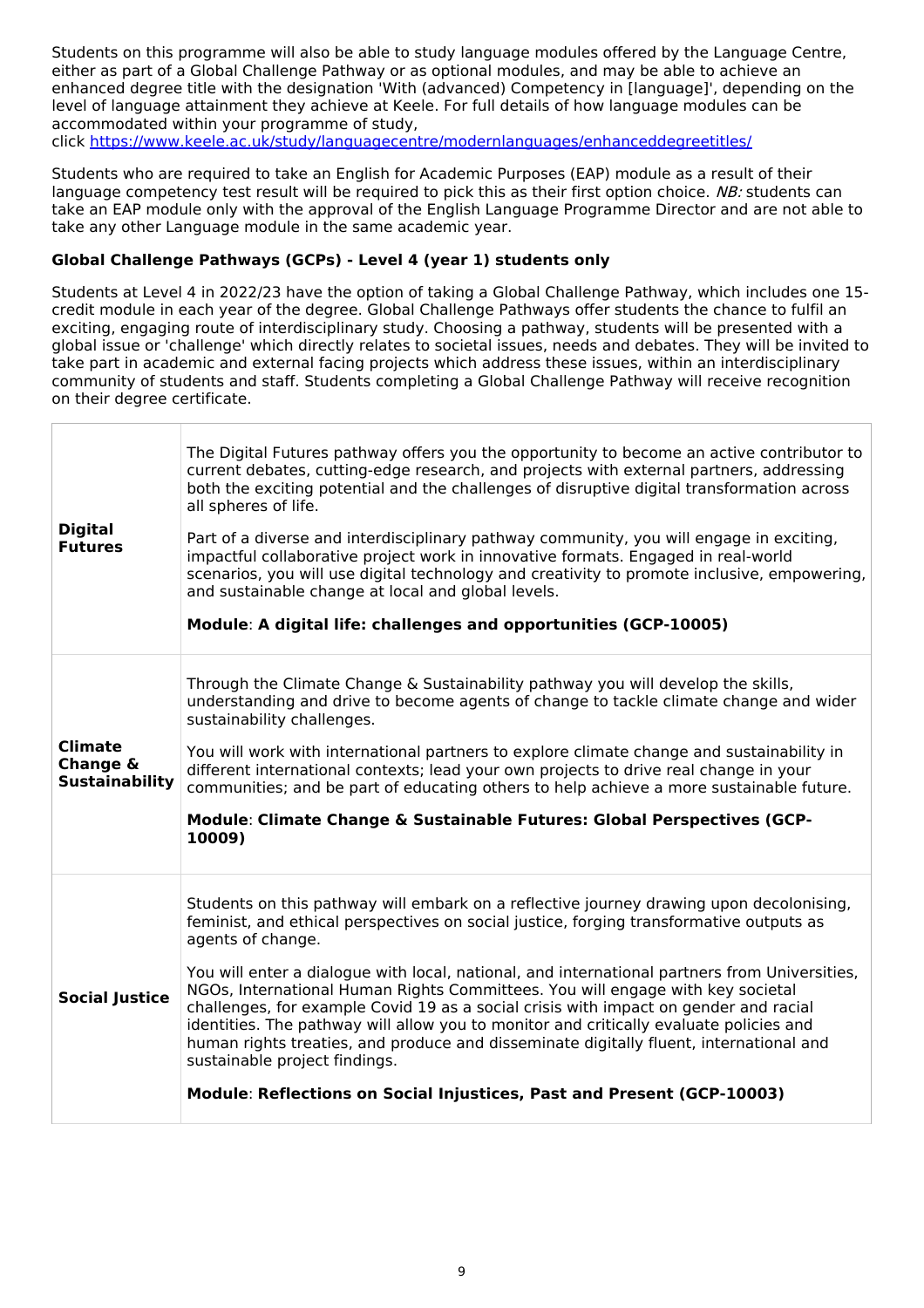| <b>Enterprise &amp;</b><br>the Future of<br>Work        | If we are to achieve the promise of Sustainable Development Goals, solve the climate<br>crisis and take advantage of the changes that the digital revolution provide, we need to<br>understand the power of enterprise and prepare for future contexts of work, creativity and<br>disruption.<br>Supporting you to be part of future-facing solutions, this pathway will give you the ability<br>to make judgements on the utilisation of resources, labour and capital. It will support you<br>in developing creative, original thinking, allowing you to collaborate on projects that<br>persuade and effect change, setting you up to thrive in future environments of work and<br>innovation.<br>Module: Enterprise and the Future of Work 1 (GCP-10007)                                                                                                                                                                                                                                                                                                                                                   |
|---------------------------------------------------------|----------------------------------------------------------------------------------------------------------------------------------------------------------------------------------------------------------------------------------------------------------------------------------------------------------------------------------------------------------------------------------------------------------------------------------------------------------------------------------------------------------------------------------------------------------------------------------------------------------------------------------------------------------------------------------------------------------------------------------------------------------------------------------------------------------------------------------------------------------------------------------------------------------------------------------------------------------------------------------------------------------------------------------------------------------------------------------------------------------------|
| <b>Global Health</b><br><b>Challenges</b>               | By taking the global health challenge pathway you will develop solutions to improve the<br>health and quality of life for particular people and communities, engaging with these<br>groups to co-design interventions.<br>This pathway will provide you with skills that go beyond a focus on health and will allow<br>you to develop your ability to work in a team and lead change in society. The knowledge,<br>skills and work experience will complement your core degree and enhance your career<br>opportunities and graduate aspirations.<br>Module: Key concepts and challenges in global health (GCP-10001)                                                                                                                                                                                                                                                                                                                                                                                                                                                                                          |
| Languages &<br><b>Intercultural</b><br><b>Awareness</b> | By choosing modules from this pathway, will develop a practical knowledge of a specific<br>language, allowing you to graduate with an enhanced degree title, or develop skills to<br>teach English as a Foreign Language. You will meet and communicate with speakers<br>different linguistic and cultural communities, ranging from students at partner universities<br>in Japan and China, to refugees in Hanley, and develop an understanding of how<br>languages and cultures interact.<br>This pathway explores the power of language as a force both for breaking down and<br>building cultural and political barriers - words can be weapons as well as bridges. You will<br>examine how language is used, examine linguistic choices and how these impact on<br>intercultural understanding. Throughout the pathway we also examine the practice of<br>communication across cultural contexts, exploring cultural differences such as the<br>language of ethnicity and gender.<br>Modules: you will be able to select from either a Modern Language of your<br>choice OR Certificate in TESOL Level 1. |

# **9. Final and intermediate awards**

Credits required for each level of academic award are as follows:

| <b>Honours</b><br><b>Degree</b>                     | 360<br>credits | You will require at least 120 credits at levels 4, 5 and 6<br>You must accumulate at least 270 credits in your main subject (out of 360 credits<br>overall), with at least 90 credits in each of the three years of study, to graduate<br>with a named single honours degree in this subject. |
|-----------------------------------------------------|----------------|-----------------------------------------------------------------------------------------------------------------------------------------------------------------------------------------------------------------------------------------------------------------------------------------------|
| Diploma in<br><b>Higher</b><br><b>Education</b>     | 240<br>credits | You will require at least 120 credits at level 4 or higher and at least 120 credits at<br>level 5 or higher                                                                                                                                                                                   |
| <b>Certificate</b><br>in Higher<br><b>Education</b> | 120<br>credits | You will require at least 120 credits at level 4 or higher                                                                                                                                                                                                                                    |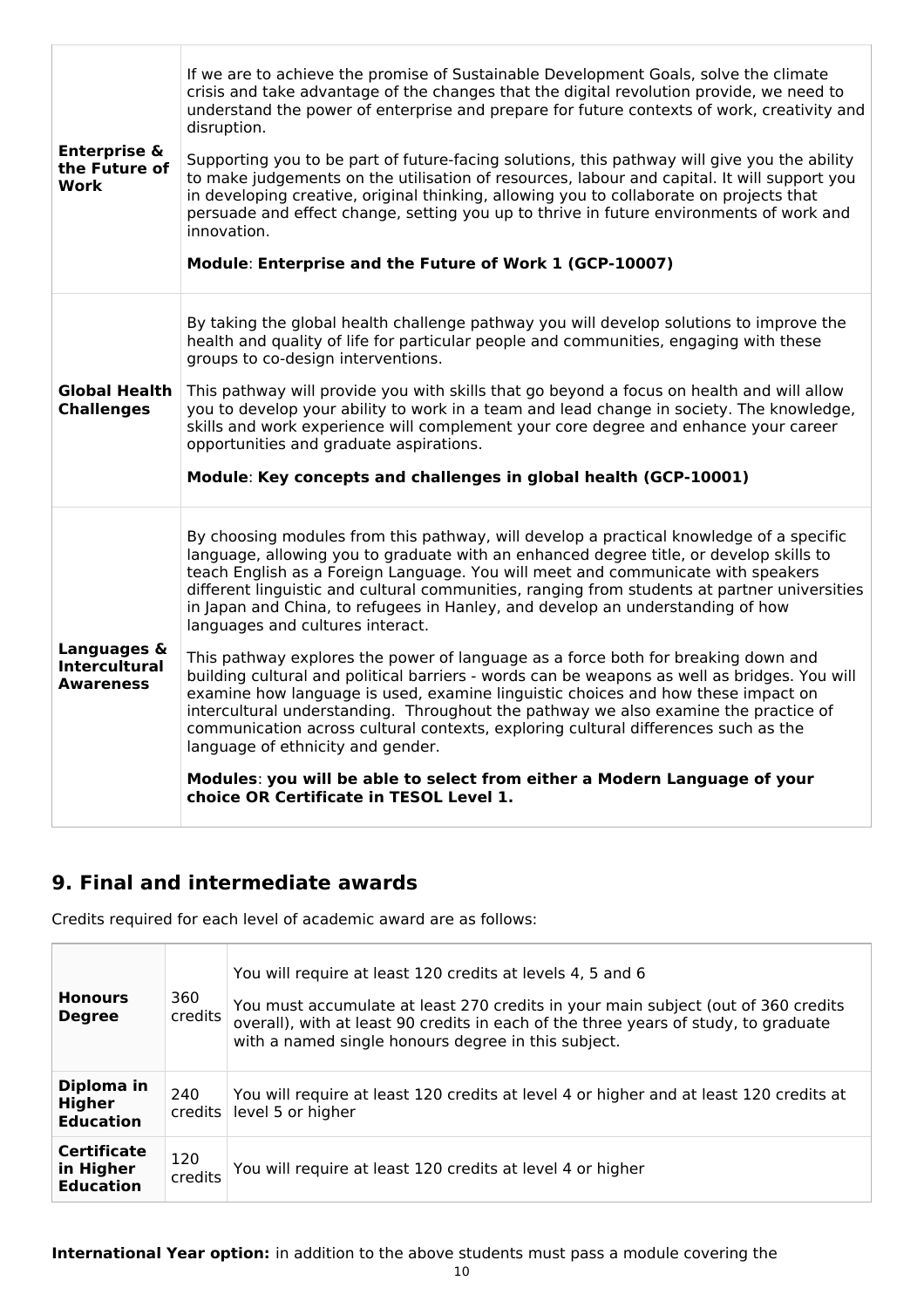international year in order to graduate with a named degree including the 'international year' wording. Students who do not complete, or fail the international year, will be transferred to the three-year version of the programme.

# **10. How is the Programme Assessed?**

The wide variety of assessment methods used on this programme at Keele reflects the broad range of knowledge and skills that are developed as you progress through the degree programme. Teaching staff pay particular attention to specifying clear assessment criteria and providing timely, regular and constructive feedback that helps to clarify things you did not understand and helps you to improve your performance. The following list is representative of the variety of assessment methods used on your programme:

- **Essays** allow students to demonstrate their ability to articulate ideas clearly using argument and reasoning skills and with close reference to the contexts and critical concepts covered in the modules. Essays also develop and demonstrate research and presentation skills (including appropriate scholarly referencing)
- **Oral and poster presentations** assess students' subject knowledge and understanding. They also test their ability to communicate what they know orally and visually, and to reflect on these processes as part of their own personal development. Presentations may be set as individual or group tasks, the latter demanding that students work effectively as members of a team
- **Portfolios** may consist of a range of different pieces of work but routinely include a requirement that students provide some evidence of critical reflection on the development of their own learning
- **Reviews (e.g. Research Analysis)** of other scholars' work test students' ability to identify and summarise the key points of a text and to evaluate the quality of arguments and the evidence used to support them. In the case of work based on empirical research, reviews also assess students' knowledge of research methodologies and their ability to make critical judgements about the appropriateness of different strategies for collecting and analysing data
- **Creative Briefs** require a student to design and deliver an original creative project, often with extended critical commentary on the creative process involved
- **Problem-Based Learning Exercise Reports and Policy Reports** assess student's ability to present materials coherently in support of a particular position among many. These reports are usually pitched to persuade a specific audience, often a senior decision-maker
- **Dissertations and Research Reports** enable students to explore in depth an area of particular interest through a substantial piece of focused research and writing, and test their ability to formulate and answer research questions

Many elective modules in the Faculty of Humanities and Social Sciences, which may be taken as part of the Liberal Arts programme, will deploy other forms of assessment, including the following

- **Unseen closed and open book examinations** in different formats test students' knowledge and understanding of the subject. Examinations may consist of essay, short answer and/or multiple choice questions, and paper comprehension
- **Laboratory reports** structured proformas and full lab reports are formal summaries of work carried out in the laboratory and test students' understanding of the practical aspects of the programme and develop the skills necessary to enable students to present and analyse their results
- **Class tests** taken either conventionally or online via the Keele Learning Environment (KLE) assess students' subject knowledge and their ability to apply it in a more structured and focused way
- **Research projects** test student's knowledge of different research methodologies and the limits and provisional nature of knowledge. They also enable students to demonstrate their ability to formulate research questions and to answer them using appropriate methods
- **Peer assessment:** In some cases students will be involved in marking other students' work, usually with a prescriptive marking guide. This helps students to appreciate where marks are gained and lost and gives them the opportunity to see the common mistakes made by other students

Marks are awarded for summative assessments designed to assess your achievement of learning outcomes. You will also be assessed formatively to enable you to monitor your own progress and to assist staff in identifying and addressing any specific learning needs. Feedback, including guidance on how you can improve the quality of your work, is also provided on all summative assessments within three working weeks of submission, unless there are compelling circumstances that make this impossible, and more informally in the course of tutorial and seminar discussions.

# **11. Contact Time and Expected Workload**

This contact time measure is intended to provide you with an indication of the type of activity you are likely to undertake during this programme. The data is compiled based on module choices and learning patterns of students on similar programmes in previous years. Every effort is made to ensure this data is a realistic representation of what you are likely to experience, but changes to programmes, teaching methods and assessment methods mean this data is representative and not specific.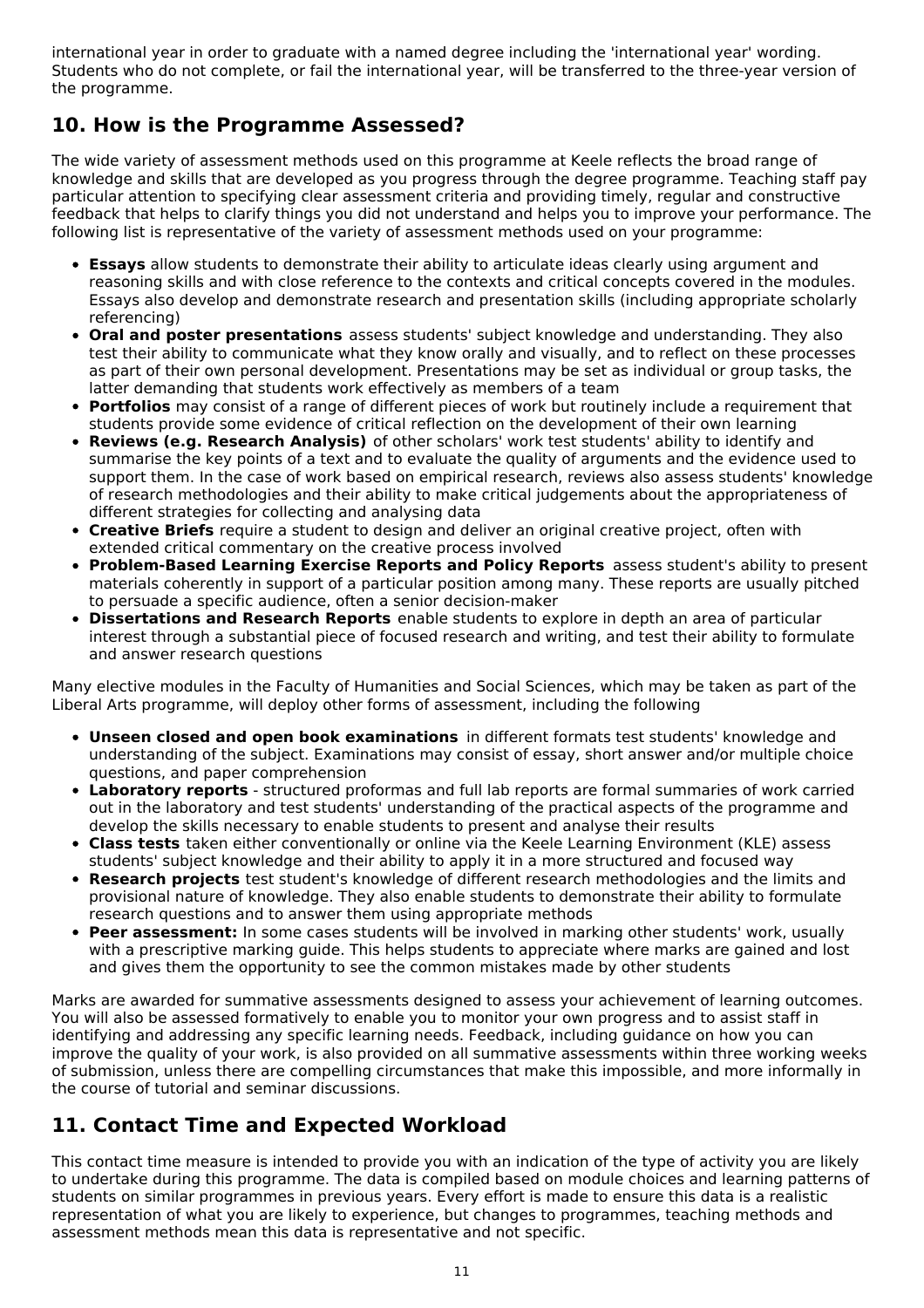Undergraduate courses at Keele contain an element of module choice; therefore, individual students will experience a different mix of contact time and assessment types dependent upon their own individual choice of modules. The figures below are an example of activities that a student may expect on your chosen course by year stage of study. Contact time includes scheduled activities such as: lecture, seminar, tutorial, project supervision, demonstration, practical classes and labs, supervised time in labs/workshop, fieldwork and external visits. The figures are based on 1,200 hours of student effort each year for full-time students.

## **Activity**

|                     | <b>Scheduled learning and teaching</b><br>activities | <b>Guided independent</b><br><b>Study</b> | <b>Placements</b> |
|---------------------|------------------------------------------------------|-------------------------------------------|-------------------|
| Year 1 (Level<br>4) | 16%                                                  | 84%                                       | 0%                |
| Year 2 (Level<br>5) | 17%                                                  | 83%                                       | 0%                |
| Year 3 (Level<br>6) | 15%                                                  | 85%                                       | 2%                |

# **12. Accreditation**

This programme does not have accreditation from an external body.

# **13. University Regulations**

The University Regulations form the framework for learning, teaching and assessment and other aspects of the student experience. Further information about the University Regulations can be found at: <http://www.keele.ac.uk/student-agreement/>

Students completing Level 5 successfully may be eligible to transfer into the Integrated Masters in Liberal Arts (M. LibArts.). This programme involves a Level 6 year in parallel to BA Liberal Arts provision, but then offers a further year's study at Master's Level. Please see the Programme Specification for the M. LibArts. for further details of the Integrated Masters programme.

Students will be eligible to transfer from the BA in Liberal Arts route into the M. LibArts. programme if they have completed Level 5 obtaining an average of at least 58% across all FHEQ Level 5 modules. The transfer of course registration will be completed before commencing study at Level 6.

# **14. Other Learning Opportunities**

## **Note regarding Study abroad (semester)**

Single semester study abroad is not available to students on this programme.

## **Study Abroad (International Year)**

A summary of the International Year, which is a potential option for students after completion of year 2 (Level 5), is provided in the Annex for the International Year.

## **Enhanced Degree: With Language Competency/With Advanced Language Competency**

Liberal Arts students successfully completing a series of language elective modules have the opportunity to gain an enhanced degree title including their language competency such as, "BA (Hons) Liberal Arts with competency in Japanese". Further information can be found at this link:

<https://www.keele.ac.uk/study/languagecentre/modernlanguages/enhanceddegreetitles/>. Students taking language modules of at least 60 credits\* counting towards their main degree at Keele, and successfully completing minimum stage 6 in the chosen language, will be awarded an enhanced degree title with the designation 'with competency in [Language]'. Students taking language modules of at least 60 credits\* counting towards their main degree at Keele, and successfully completing stage 10 in the chosen language, will be awarded an enhanced degree title with the designation 'with advanced competency in [Language]'.

\*For students starting their degree programme from 2022 onwards the requirement to complete 4 modules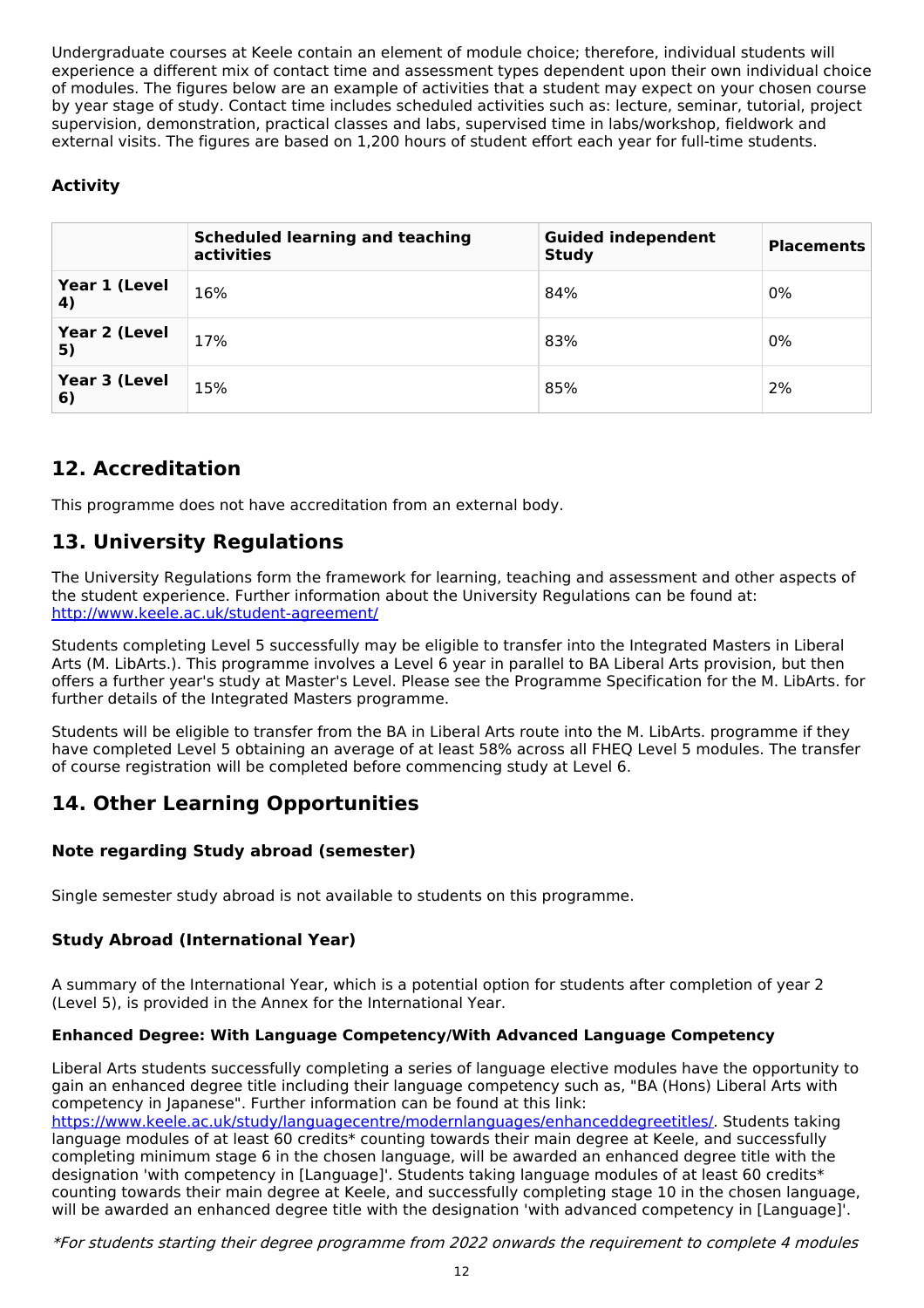(60 credits) in your chosen language for the enhanced degree title will change to completing 3 modules (45 credits) in your chosen language.

# **15. Additional Costs**

### a. Creative Projects

Students will be offered the opportunity to undertake a range of creative projects as part of modules within the course. Some of the options available may involve incurring additional costs, such as those for raw materials e.g. artistic materials, or for integral parts of the project's preparation e.g. film editing. Students will be offered options which do not incur extra costs e.g. creative writing, for their assessments. Some projects may be funded through specific grant schemes run within the university to support the academic development of undergraduates.

#### b. Field Trips

There are a number of field trips within the programme and a budget has been allocated to allow the programme to cover travel costs and subsidise entry costs.

As to be expected there will be additional costs for inter-library loans and potential overdue library fines, print and graduation. We do not anticipate any further costs for this programme.

## **16. Annex - International Year**

### **BA (Hons) Liberal Arts with International Year**

### **International Year Programme**

Students registered for this Single Honours programme may either be admitted for or apply to transfer during their period of study at Level 5 to the International Year option. Students accepted onto this option will have an extra year of study (the International Year) at an international partner institution after they have completed Year 2 (Level 5) at Keele.

Students who successfully complete both the second year (Level 5) and the International Year will be permitted to progress to Level 6. Students who fail to satisfy the examiners in respect of the International Year will normally revert to the standard programme and progress to Level 6 on that basis. The failure will be recorded on the student's final transcript.

Study at Level 4, Level 5 and Level 6 will be as per the main body of this document. The additional detail contained in this annex will pertain solely to students registered for the International Year option.

### **International Year Programme Aims**

In addition to the programme aims specified in the main body of this document, the international year programme of study aims to provide students with:

- 1. Personal development as a student and a researcher with an appreciation of the international dimension of their subject
- 2. Experience of a different culture, academically, professionally and socially

### **Entry Requirements for the International Year**

Students may apply to the 4-year programme during Level 5. Admission to the International Year is subject to successful application, interview and references from appropriate staff.

The criteria to be applied are:

- Academic Performance (an average of 55% across all modules at Level 5 is required. Students with up to 15 credits of re-assessment who meet the 55% requirement may progress to the International Year. Where no Semester 1 marks have been awarded performance in 1st year marks and ongoing 2nd year assessments are taken into account)
- General Aptitude (to be demonstrated by application for study abroad, interview during the 2nd semester of year 2 (Level 5), and by recommendation of the student's personal tutor, 1st and 2nd year tutors and programme director)

Students may not register for both an International Year and a Placement Year.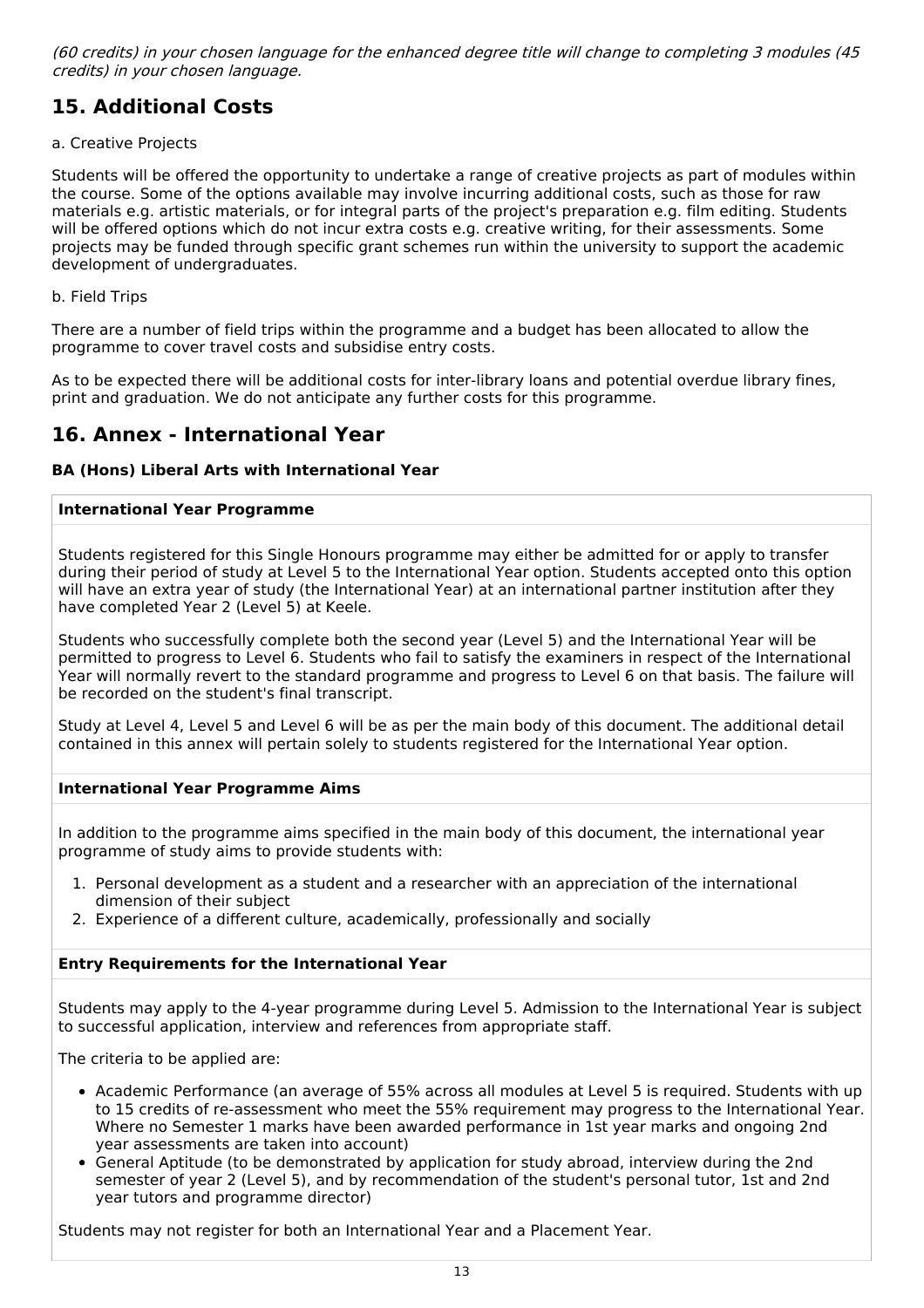### **Student Support**

Students will be supported whilst on the International Year via the following methods:

- Phone or Skype conversations with Study Abroad tutor, in line with recommended Personal Tutoring meeting points.
- Support from the University's Global Education Team

#### **Learning Outcomes**

In addition to the learning outcomes specified in the main text of the Programme Specification, students who complete a Keele undergraduate programme with International Year will be able to:

- 1. Describe, discuss and reflect upon the cultural and international differences and similarities of different learning environments
- 2. Discuss the benefits and challenges of global citizenship and internationalisation
- 3. Explain how their perspective on their academic discipline has been influenced by locating it within an international setting.

These learning outcomes will all be assessed by the submission of a satisfactory individual learning agreement, the successful completion of assessments at the partner institution and the submission of the reflective portfolio element of the international year module.

#### **Regulations**

Students registered for the International Year are subject to the programme-specific regulations (if any) and the University regulations. In addition, during the International Year, the following regulations will apply:

Students undertaking the International Year must complete 120 credits, which must comprise at least 40% in the student's discipline area.

This may impact on your choice of modules to study, for example you will have to choose certain modules to ensure you have the discipline specific credits required.

Students are barred from studying any module with significant overlap to the Level 6 modules they will study on their return. Significant overlap with Level 5 modules previously studied should also be avoided.

#### **Additional costs for the International Year**

Tuition fees for students on the International Year will be charged at 15% of the annual tuition fees for that year of study, as set out in Section 1. The International Year can be included in your Student Finance allocation, to find out more about your personal eligibility see: [www.gov.uk](http://www.gov.uk/)

Students will have to bear the costs of travelling to and from their destination university, accommodation, food and personal costs. Depending on the destination they are studying at additional costs may include visas, study permits, residence permits, and compulsory health checks. Students should expect the total costs of studying abroad be greater than if they study in the UK, information is made available from the Global Education Team throughout the process, as costs will vary depending on destination.

Students who meet external eligibility criteria may be eligible for grants as part of this programme. Students studying outside of this programme may be eligible income dependent bursaries at Keele.

Students travel on a comprehensive Keele University insurance plan, for which there are currently no additional charges. Some Governments and/or universities require additional compulsory health coverage plans; costs for this will be advised during the application process.

## **17. Annex - Work Placement Year**

**Liberal Arts with Work Placement Year**

**Work Placement Year summary**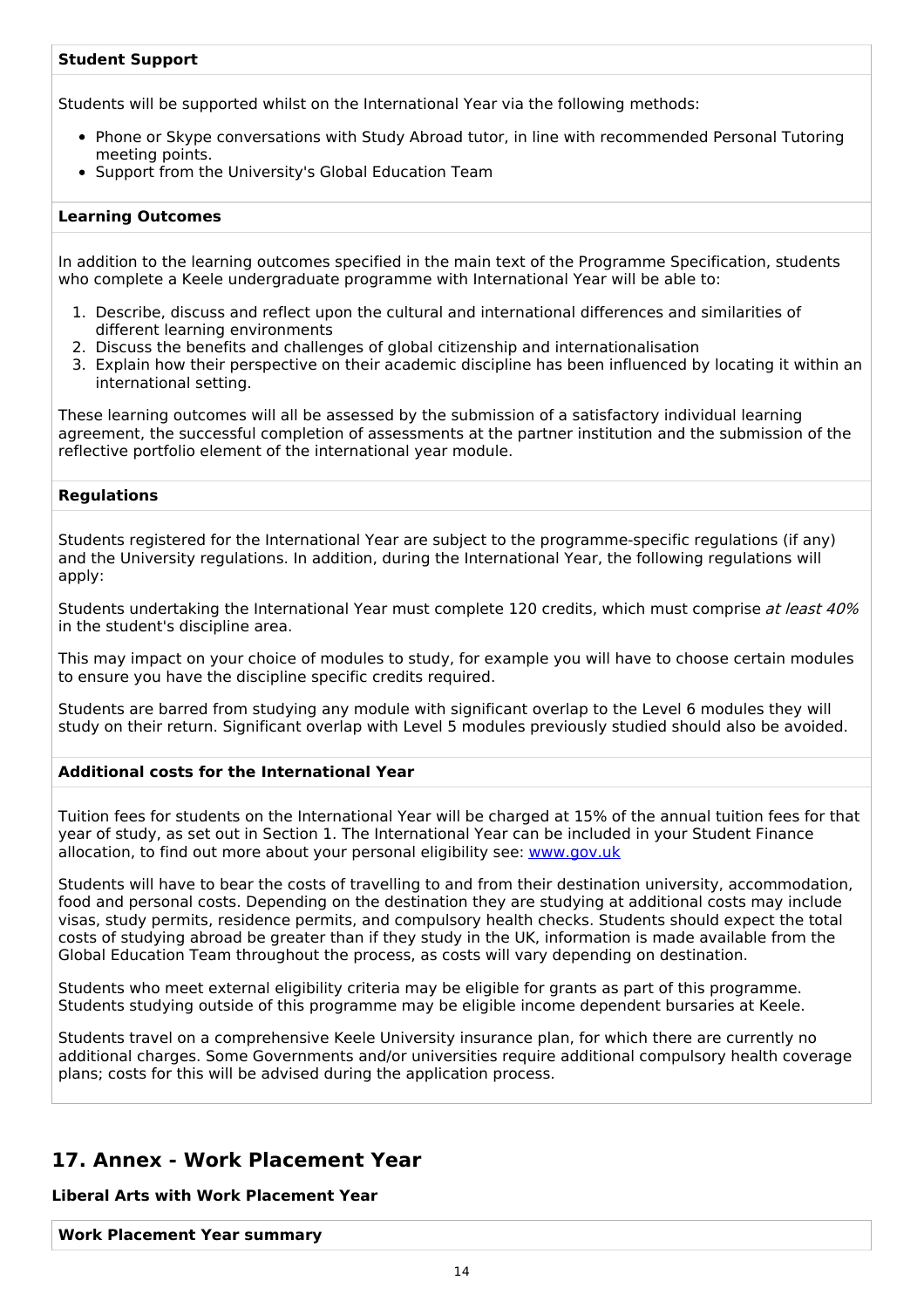Students registered for this programme may either be admitted for or apply to transfer during their studies to the 'with Work Placement Year' option (NB: for Combined Honours students the rules relating to the work placement year in the subject where the placement is organised are to be followed). Students accepted onto this programme will have an extra year of study (the Work Placement Year) with a relevant placement provider after they have completed Year 2 (Level 5) at Keele.

Students are responsible for securing their placement to enable complete flexibility in terms of when and where the placement is conducted, taking into consideration potential living and travel expenses which may be incurred, for which the student responsible. However, students are supported throughout the process by the School, Keele Careers and Employability team, and various other departments across the university.

Students who successfully complete both the second year (Level 5) and the Work Placement Year will be permitted to progress to Level 6. Students who fail to satisfactorily complete the Work Placement Year will normally revert to the 3-year programme and progress to Level 6 on that basis. The failure will be recorded on the student's final transcript.

Study at Level 4, Level 5 and Level 6 will be as per the main body of this document. The additional detail contained in this annex will pertain solely to students registered for the Work Placement Year option.

### **Work Placement Year Programme Aims**

In addition to the programme aims specified in the main body of this document, the Work Placement Year aims to provide students with:

- 1. The opportunity to carry out a long-term, placement-based learning experience between Years 2 and 3 of their degree programme
- 2. Enhanced employability
- 3. A professional CV and portfolio that they can use when applying for employment (see below)

### **Entry Requirements for the Work Placement Year**

Admission to the Work Placement Year is subject to successful application, interview and references from appropriate staff. Students have the opportunity to apply directly for the 4-year 'with work placement year' degree programme, or to transfer onto the 4-year programme at any point prior to undertaking the yearlong work placement. Students who are initially registered for the 4-year degree programme may transfer onto the 3-year degree programme at any point in time, prior to undertaking the year-long work placement. Students who fail to pass the work placement year, and those who fail to meet the minimum requirements of the work placement year module (minimum 30 weeks full time (1,050 hours), or equivalent, work placement), will be automatically transferred onto the 3-year degree programme.

The criteria to be applied are:

- A good University attendance record and be in 'good academic standing'.
- Passed all Year-1 and Year-2 Semester 1 modules
- Students undertaking work placements will be expected to complete a Health and Safety checklist and/or training prior to commencing their work experience and will be required to satisfy the Health and Safety regulations of the company or organisation at which they are based. International students are permitted to undertake a placement, however due to visa requirements, it is not possible for international students who require a Tier 4 Visa to apply for direct entry onto the 4-year with Work Placement Year degree programme. Students wishing to transfer onto this programme should discuss this with student support, the academic tutor for the work placement year, and the Programme Lead. Students should be aware that there are visa implications for this transfer, and it is the student's responsibility to complete any and all necessary processes to be eligible for this programme. There may be additional costs, including applying for a new Visa from outside of the UK for international students associated with a transfer to the work placement programme.

Students may not register for both an International Year and a Work Placement Year.

### **Student Support**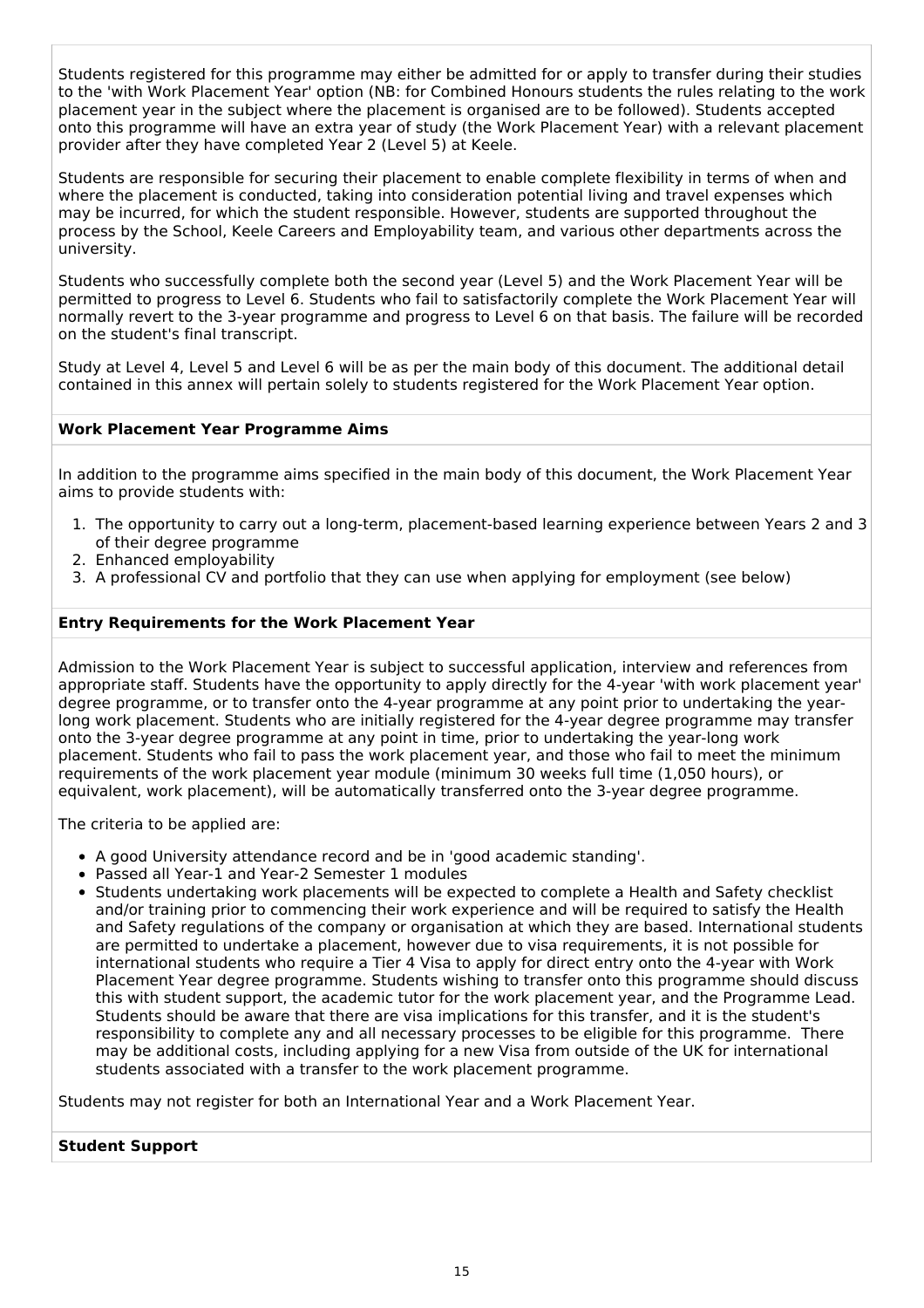Students will be supported whilst on the Work Placement Year via the following methods:

- Regular contact between the student and a named member of staff who will be assigned to the student as their University supervisor. The University supervisor will be in regular contact with the student throughout the year, and be on hand to provide advice (pastoral or academic) and liaise with the Placement supervisor on the student's behalf if required.
- Two formal contacts with the student during the placement year: the University supervisor will visit the student or contact them virtually in their placement organization at around the 5 weeks after the placement has commenced, and then visit again or contact them virtually at around 15 weeks into the placement.

### **Learning Outcomes**

In addition to the learning outcomes specified in the main text of the Programme Specification, students who complete the 'with Work Placement Year' option will be able to:

- 1. Understand the variety of ways in which skills developed during the study of Humanities subjects can be deployed in non-academic contexts
- 2. Assess their own strengths and weaknesses in an employment context through a SWOT analysis, design learning outcomes, and reflect on their own progress throughout the module
- 3. Articulate their placement experiences effectively and reflect on their enhanced skill set in front of an audience, using visual aids
- 4. Understand the aims and priorities, as well as the strengths and possible limitations, of an external organisation and design and complete activities/projects/materials that recognise and support these
- 5. Reflect on and critically evaluate their learning from the work placement, showing evidence that they have researched their sector and evaluated the effectiveness of their activities with this in mind

These learning outcomes will be assessed through the non-credit bearing Work Placement Year module (ENG-30090) which involves:

- 1. Supporting students in locating and securing a relevant work placement in any workplace where the research, analytical, and communication skills as a developed part of a Humanities degree can be used
- 2. Students completing a SWOT analysis (strengths, weaknesses, opportunities and threats) at the beginning of the placement, reflecting on their employability skills in terms of their assessment of sector skill demands. This will be used to create Intended Placement Outcomes and contribute to Continuing Professional Development. The action plan will be negotiated and agreed by the student, module convenor and employer.
- 3. Students creating a professional CV and portfolio that can be used when seeking employment after graduation
- 4. Students completing a 15-20 minute presentation in June/July, critically reflecting on the activities/projects they have completed so far, and the skills they have learned/developed. The audience will primarily be other students on this module, to ensure shared experiences and to create connections in preparation for returning to Keele for third year (Level 6)
- 5. Students developing a heightened awareness of the various ways in which their knowledge and skills can be utilised in real-world situations

### **Regulations**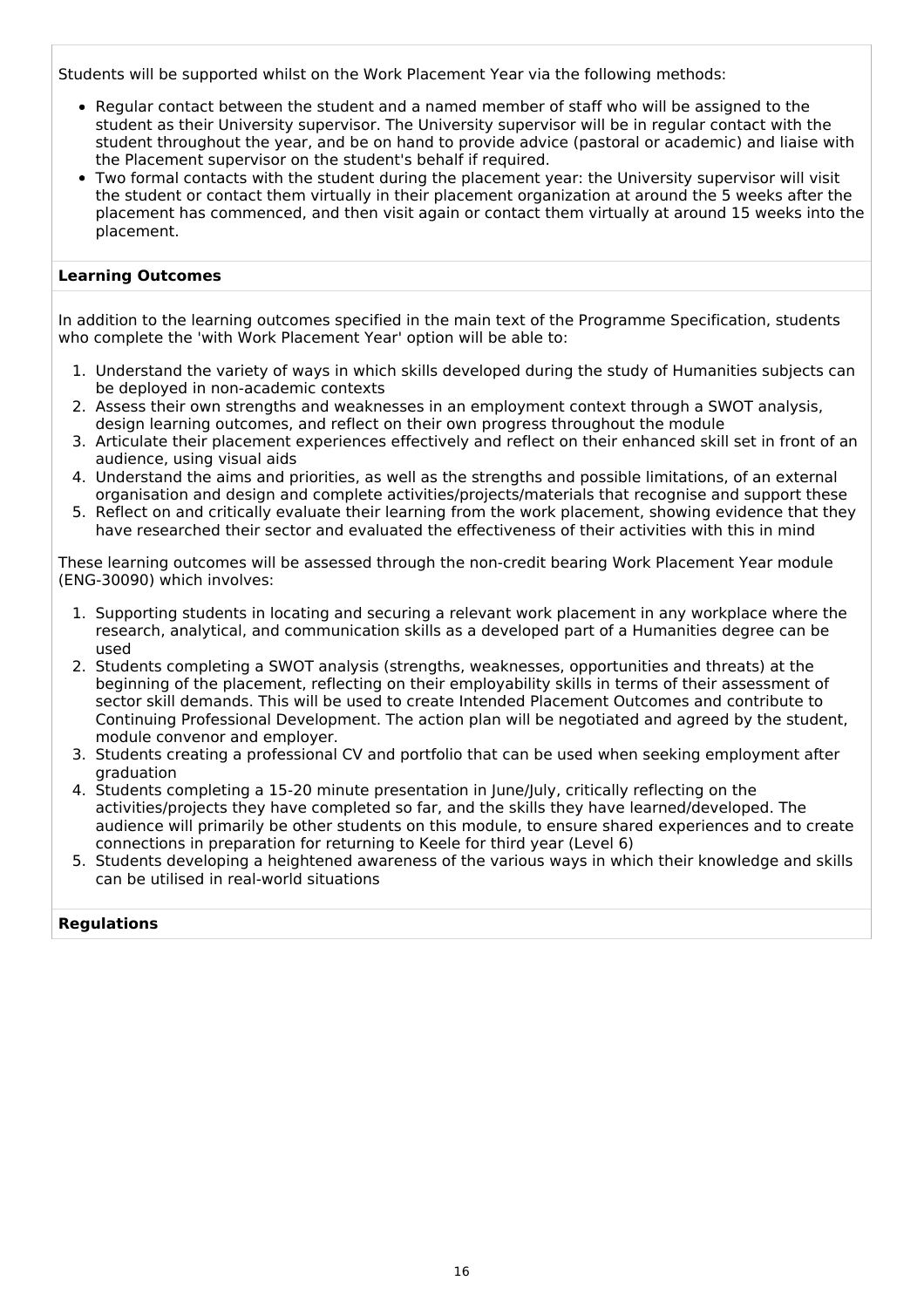Students registered for the 'with Work Placement Year' option are subject to programme-specific regulations (if any) and the University regulations. In addition, during the Work Placement Year, the following regulations will apply:

- Students undertaking the Work Placement Year must successfully complete the zero-credit rated 'Work Placement Year' module (ENG-30090)
- In order to ensure a high-quality placement experience, each Placement is required to satisfy an approval process including a Health & Safety Checklist completed by the Placement Provider. Each party (Placement Provider, Student and University) will agree and sign a Learning Agreement outlining the rights and responsibilities associated with their participation in the Placement Year.
- Once a student has been accepted by a placement organisation, the student will inform the University as soon as possible. The placement supervisor will be responsible for ensuring that the placement experience meets the agreed contract agreed with the University.
- The placement student will also sign up an agreement outlining his/her responsibilities in relation to the requirements of each organisation.

Students will be expected to behave professionally in terms of:

(i) conforming to the work practices of the organisation; and

(ii) remembering that they are representatives of the University and their actions will reflect on the School and have an impact on that organisation's willingness (or otherwise) to remain engaged with the placement.

### **Additional costs for the Work Placement Year**

Tuition fees for students on the Work Placement Year will be charged at 20% of the annual tuition fees for that year of study, as set out in Section 1. The Work Placement Year can be included in your Student Finance allocation; for more information please contact Student Services.

Students will have to bear the costs of travelling to and from their placement provider, accommodation, food and personal costs. Depending on the placement provider additional costs may include parking permits, travel and transport, suitable clothing, DBS checks, and compulsory health checks. Whilst on Placement students are still classed as full-time students and so eligible for Council Tax exemption, student discounts for travel etc

Eligibility for student finance will depend on the type of placement and whether it is paid or not. If it is paid, this is likely to affect student finance eligibility, however if it is voluntary and therefore unpaid, should not affect student finance eligibility. Students are required to confirm eligibility with their student finance provider.

International students who require a Tier 4 visa should check with the Immigration Compliance team prior to commencing any type of paid placement to ensure that they are not contravening their visa requirements.

## **Version History**

### **This document**

**Date Approved:** 27 January 2022

## **Previous documents**